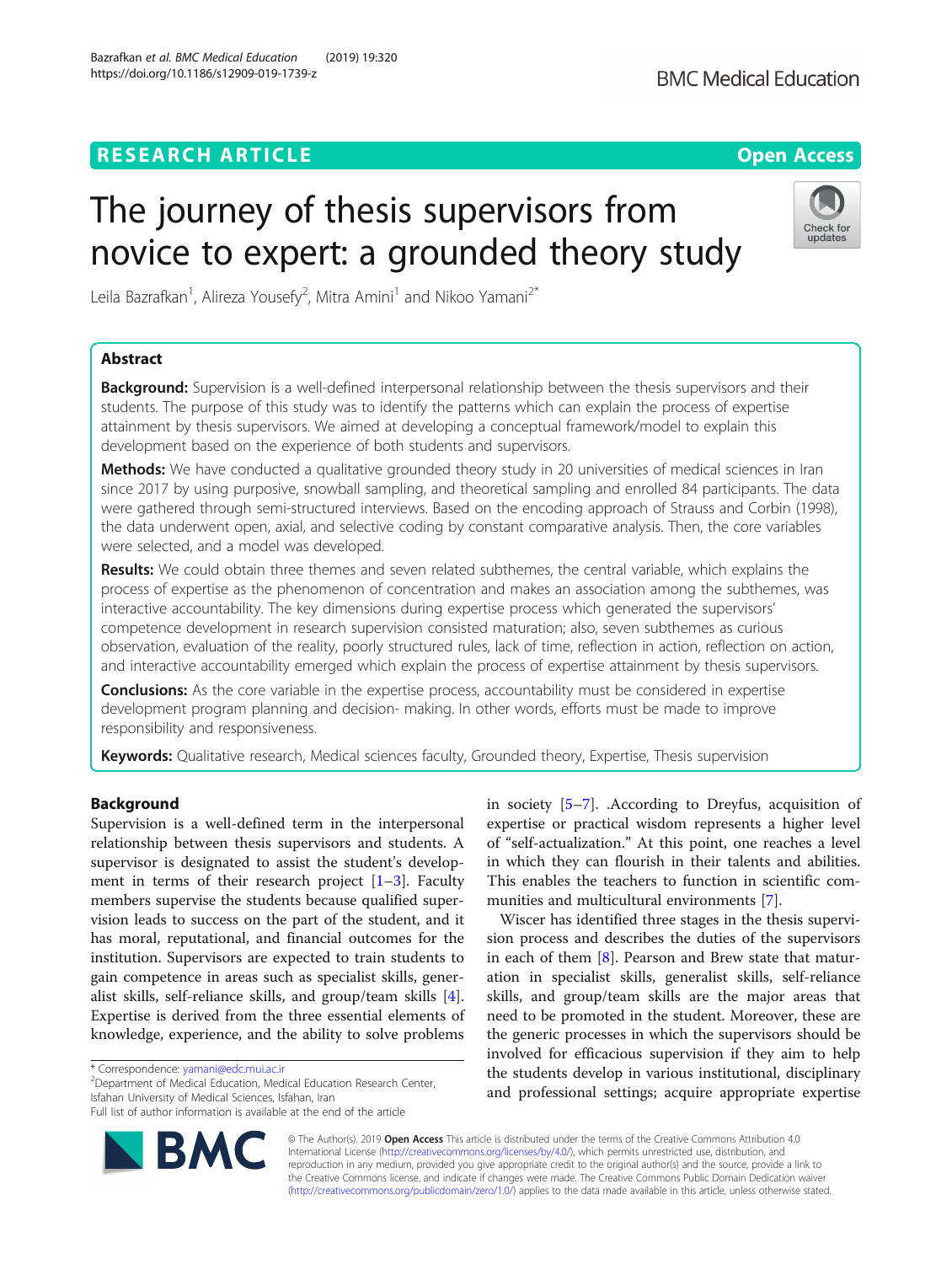and features needed for employment; and make an outline of what might form a flexible professional development program for supervisors in this setting [\[3](#page-11-0)]. Vereijken et al. emphasized novice supervisors' approaches to reach expertise in supervision and explained the relationship between practice and dilemmas among novice supervisors [[9\]](#page-11-0).

.Despite the importance of expertise in higher education and particularly research supervision, research abilities are not considered as one of the priorities in the employment of the academic staff. Furthermore, the newly employed faculty members are often involved in teaching, administrative tasks, and services in health care; this inhibits them from expertise attainment in other aspects such as research supervision [\[10](#page-11-0)–[12\]](#page-11-0). In this regard, Malekafzali believes that in the area of research activities, the faculty members have serious weaknesses in defining the problem, choosing the appropriate method for research, analyzing the data, interpreting the results, and publishing scientific articles. Besides, there is a lack of coherent and compiled training programs which can enhance their research capabilities [\[13](#page-11-0)].

One of the most important factors contributing to the thesis and research quality is the process of developing expertise in supervisors' research supervision. Most studies in our country have focused on research abilities during the research, and fewer studies have focused on the process of expertise acquisition in thesis supervision, and no actual model has been proposed for this  $[11-13]$  $[11-13]$  $[11-13]$  $[11-13]$  $[11-13]$ . The quantitative researches could not explain exactly how and through which process the faculty members, as thesis supervisors, become experts in thesis supervision since the expertise process is multi-factorial and has many unknown aspects. Considering the effective role of qualitative research in clarifying ambiguous and unknown aspects, we chose the grounded theory approach for this study [\[14](#page-11-0)–[17\]](#page-11-0). This theory will be used when the investigator intends to determine the patterns of actions and social interactions needed for the development of expertise by specific groups of people in a specific setting [[17](#page-11-0), [18](#page-11-0)].

#### **Objectives**

In this study, we aimed to identify the themes that explain the expertise development process among thesis supervisors in Iran, and also to develop a conceptual framework/model to explain this development based on the experience of both students and supervisors.

## Methods

#### Setting

This study was carried out in 20 universities of medical sciences with different ranks in Iran because universities are the places where supervisors and students interact

purposefully to discourse the needs of experts on specific occasions and in specific conditions. In these universities, different students study with various disciplines. There are three types of universities in Iran. Type 1 universities are the ones with the most facilities, faculties, research presentations, international collaborations, and scientific outcomes. The second rank belongs to type 2, and the one with the least mentioned qualities is type 3 universities. All three types of universities were included in this study. In all these courses, writing a thesis is one of the requirements with the same role and regulation. The majority of the students in this research project were in the late stages of both undergraduate and postgraduate educational programs within the same function and regulation.

#### Study design

We conducted this qualitative study based on a grounded theory approach in a systematic form [\[17,](#page-11-0) [18](#page-11-0)]. Grounded theory is a symbolic interaction which is derived from systematic data collection during the research process. In this strategy, collecting and analyzing data and the theory derived from the data have a close association [[17,](#page-11-0) [19\]](#page-11-0). The investigator's purpose in using grounded theory is to describe and clarify a phenomenon in the social condition and to identify the essential processes working within [[17\]](#page-11-0).

#### **Participants**

In this study, 84 subjects including 56 faculty members of medical sciences, 20 undergraduate and postgraduate students (medical students, MS of Science, Ph.D. and residents), and eight managers in the field of research supervision participated. Using purposive sampling, snowball sampling with maximum variation, we selected the participants from a variety of academic ranks with different work experiences, as the key informants in thesis supervisors. Then, to continue the sampling, we used theoretical sampling and data saturation. The inclusion criterion was 5 years of work experience in thesis supervision, and the exclusion criterion was the unwillingness to participate in the study. Firstly, we collected data in Shiraz University with the help of a research supervisor who is known for his high quality of supervision and then data gathering was initiated in the university of Isfahan. There were 34 key informants from the two universities and 22 individuals from other universities. Students were selected based on their willingness to participate.

Theoretical sampling was used next to develop the tentative theory. The basis for theoretical sampling was the queries that emerged during data analysis. At this stage, the researcher interviewed the supervisor, administrators, and students. Theoretical sampling facilitated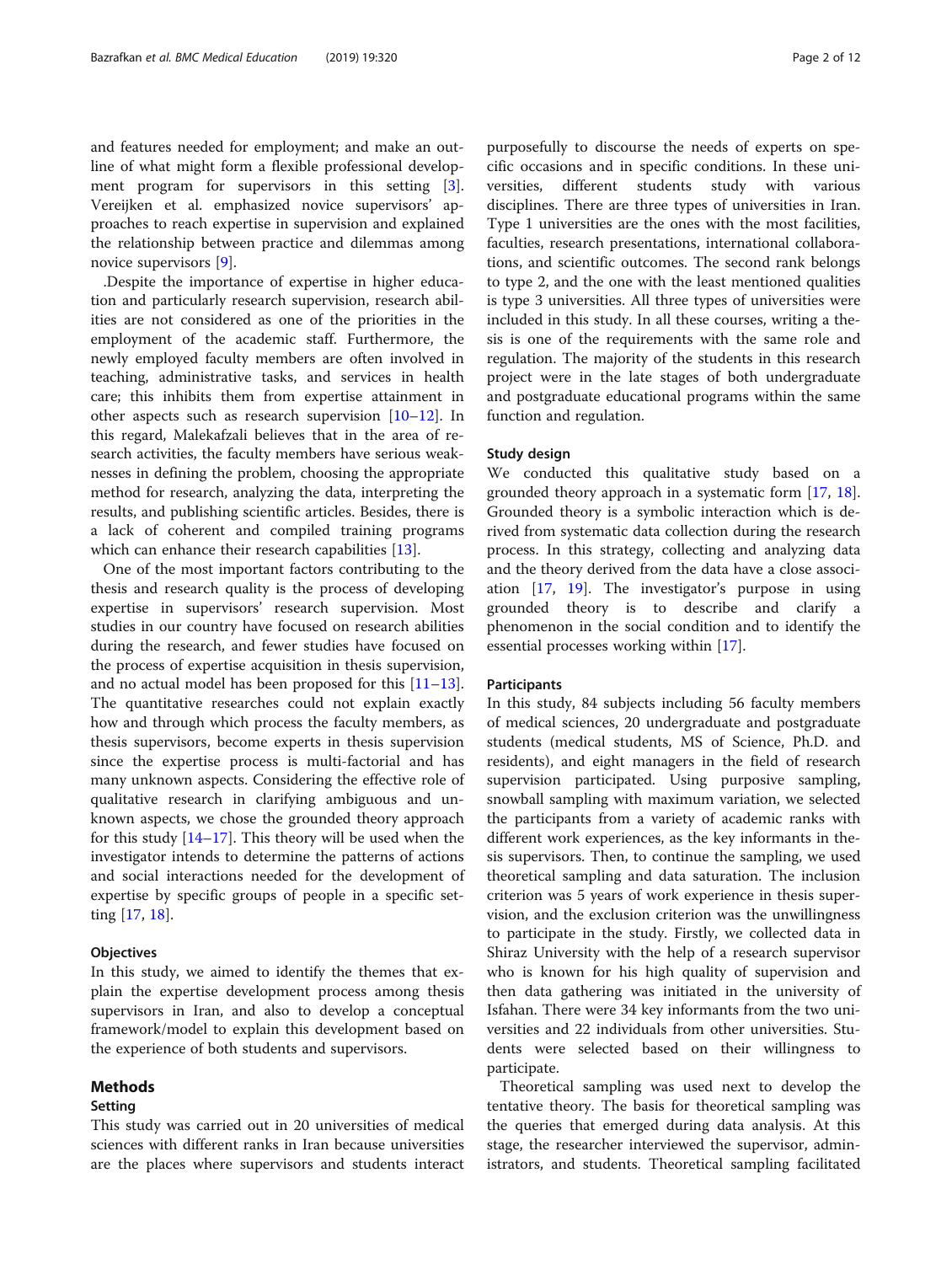in verifying the supervisors' responses and credibility of categories and resulted in more conceptual density. Data saturation was obtained when no new data emerged in the last five interviews. Therefore, data gathering by interviews was terminated.

## Data collection

We collected the data primarily by semi-structured interviews from September 2017 to September 2018. The participants were recognized with unknown codes based on their field of work and setting, and each participant was interviewed in one or two sessions. Having obtained the participants' informed consent, we recorded the interviews and they were transcribed verbatim immediately. The interviews began with open-ended general questions such as, "What did you experience during research supervision?" and then the participants were asked to describe their perceptions regarding their expertise process. Leading questions were also used to deeply explore the conditions, processes, and other factors that participants recognized as significant issues. The interview was based mostly on the questions which came up during the interview. On average, each interview lasted for an hour, during which field notes and memos were taken. At the end of each session, the participants were asked to give an opinion on other important topics which did not come up during the interview, followed by data collection and analysis which are simultaneously done in grounded theory; analytic thought and queries that arose from one interview were carried to the next one [\[20](#page-11-0)].

The data were also collected by unstructured observations of the educational atmosphere in the laboratory, and the faculty member and students' counseling offices. These observations lasted 5 weeks, during which the faculties and students' interactions and the manner of supervision were closely monitored. The observation was arranged to sample the maximum variety of research supervisor activity for some faculty member who is known to be a good or poor supervisor and detailed organized field notes were kept.

Also, we used the field notes to reflect emergent analytic concepts as a source of three angulations of data, frequently reconsidering the data, and referring to field notes in the context of each participant's explanation. Analysis of the field notes facilitated in shaping contextual conditions and clarifying variations in the supervisors' responses in each context. This led to the arrangement of several assumptions in the effect of contexts.

### Data analysis

We simultaneously performed data collection and analysis. We read the scripts carefully several times and then entered them into MAXQDA (version10). We

collected and analyzed the data practically and simultaneously by using a constant comparative method. Data were analyzed based on the 3-stage coding approach, including open, axial, and selective coding by Strauss and Corbin In the open coding stage, we extracted the basic concepts or meaning units from the gathered information. Then, more general concepts were formed by grouping similar concepts into one theme. The themes became clearer throughout the interviews. Then, the constructs of them were compared with each other to form tentative categories. After that, we conducted axial coding by using the guidelines given in Corbin and Strauss's (2008) Paradigm Model [[21](#page-11-0)]. The extracted themes (codes) in the previous (open coding) stage were summarized in 3 main themes during the axial coding stage, and then the core variables were selected in the selective coding stage [[20](#page-11-0)]. To generate a reasonable theory to the community, a grounded theorist needs to condense the studied happenings a the precise sequence. To check the data against categories, the researcher asks questions related to certain categories and returns to the data to seek evidence. After developing a theory, the researcher is required to confirm the theory by comparing it with existing theories found in the recently available research [[21](#page-11-0)]. We finalized the model after 5 days; during this time, we explained the relations between subcategories and the core category for realizing theoretical saturation and clarifying the theoretical power of the analysis explained about work as narration.

In terms of accuracy improvement, we used the Lincoln and Guba's criteria, including credibility, dependability, conformability, and transferability [\[22](#page-11-0), [23](#page-11-0)].

To increase credibility, we collected data from different universities in Iran, and their credibility was also confirmed by three reviewers and experts in qualitative research. Also, some of the participants rechecked the data and the investigators' description and interpretation of their experiences carefully. Prolonged engagement and tenacious observation facilitated the data credibility. In this way, the process of data collection and analysis took 12 months. Data triangulation and method triangulation also confirmed credibility [\[20\]](#page-11-0). The use of the maximum variation sampling method contributed to the dependability and conformability of data. Furthermore, once the explanation of the phenomenon was full, it was returned for confirmation to 3 participants of each university, and they validated the descriptions. Finally, to attain transferability, we adequately described the data in this article, so that a judgment of transferability can be made by readers.

## Ethical considerations

This study was approved by the Ethics Committee of Isfahan University of Medical Sciences (92–6746). The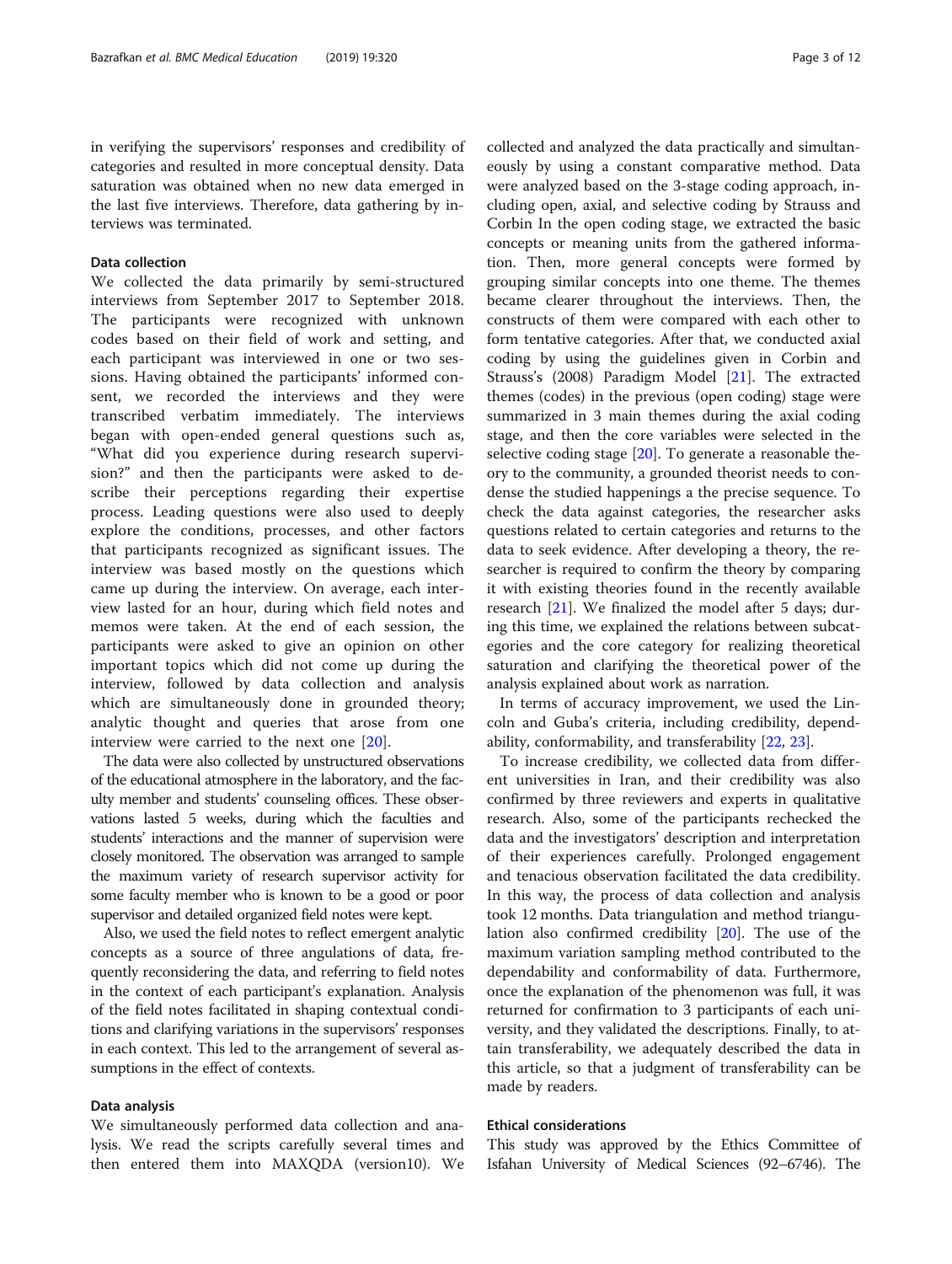Bazrafkan et al. BMC Medical Education (2019) 19:320

participants were informed about the research aim and interviews. Informed consent for conducting and recording the interview was obtained. The confidentiality of the participants' information was maintained throughout the study.

## Results

In this study, the mean age of the faculty members and students was  $44.34 \pm 14.60$  and  $28.54 \pm 2.38$  years, respectively. All the faculty members and most of the students were married. Only three students were single. Three themes and seven interrelated sub-themes emerged from the data (Table 1). The main variable, which explains the process of expertise as the phenomenon of concentration and makes an association among the categories, was interactive accountability. The key dimensions of the expertise process are displayed in a model (Fig. [1\)](#page-4-0).

## Theme 1: engagement

In this theme, the initial phase of expertise, the supervisor starts to observe the others' behavior in the students' supervision and guidance based on the practical and cognitive skills previously acquired. They attempt to recognize the different needs based on the amount of their motivation and previous competence so that the models become important for them, and they recognize the scope of the needs based on their importance. Then, they try to understand the needs and values of real thesis supervision in this context. In this theme, two sub-themes, curious observation, and evaluation with reality emerged.

## Curious observation

In this sub-theme, several concepts such as personal interest, self-awareness, ability to meet the students' needs, ability to detect weaknesses in research skills, and observation of role models in this area act as the impellent factors in expertise attainment in research supervision.

Regarding personal interest, a successful faculty member in the area of research supervision said:

"…In my experience, faculties must be selected from those who have curious personalities as well as being good observers, first of all. In this way, they will have the appropriate intrinsic character to acquire knowledge in guidance and supervision)…" (Faculty member N0.3)

According to our participants, the most important intrinsic motivation is the desire to update the content knowledge and skills in research supervision. An experienced professor said:

"…The knowledge gap between the new and old generations of faculty members is what forced me to update my knowledge...and it has been detected by myself…" (Faculty member N0.3).

Another important intrinsic motivation is the ability to meet the educational and research needs of students. However, usually these needs are combined; one of the faculty members put it:

"…I would like to be an expert in this process (thesis supervision) to meet my students' needs. Because I have seen and felt this need many times before…" (Faculty member N0.12).

Since the publication of research directly affects the promotion of a faculty, some professors seek skills that are practical in article publication such as several statistical and basic skills for thesis writing. The participants considered the self-awareness and consciousness elements as very important. Through consciousness, one can better understand their needs.

| <b>Table 1</b> Process of expertise in research supervision: themes, sub-themes and codes |  |
|-------------------------------------------------------------------------------------------|--|
|-------------------------------------------------------------------------------------------|--|

| Themes              | Sub themes                    | Code                                                                                                                                                              |
|---------------------|-------------------------------|-------------------------------------------------------------------------------------------------------------------------------------------------------------------|
| Engagement          | Curious observation           | personal interest, self-awareness, meet the students' needs,<br>detect weaknesses in research skills, observation on role models                                  |
|                     | Evaluation the reality        | academic dignity, competition                                                                                                                                     |
| Supervision climate | Challenging with shortcomings | Inadequate resources, work position, organizational Change,<br>work overload, admission of students over the capacity,<br>new rules and regulation of scholarship |
|                     | Role ambiguity                | Role ambiguity in thesis supervision, sudden changes in personal life                                                                                             |
|                     | various performance           | Ineffective evaluation, inadequate feedback                                                                                                                       |
| Maturation          | Reflection in action          | self-directed learning, participatory teaching and learning<br>strategies learning through a hidden curriculum                                                    |
|                     | Reflection on action          | Conditional Self-efficacy by expertise experience                                                                                                                 |
|                     | Interactive Accountability    | Various quality attributes from expertise to in expertise                                                                                                         |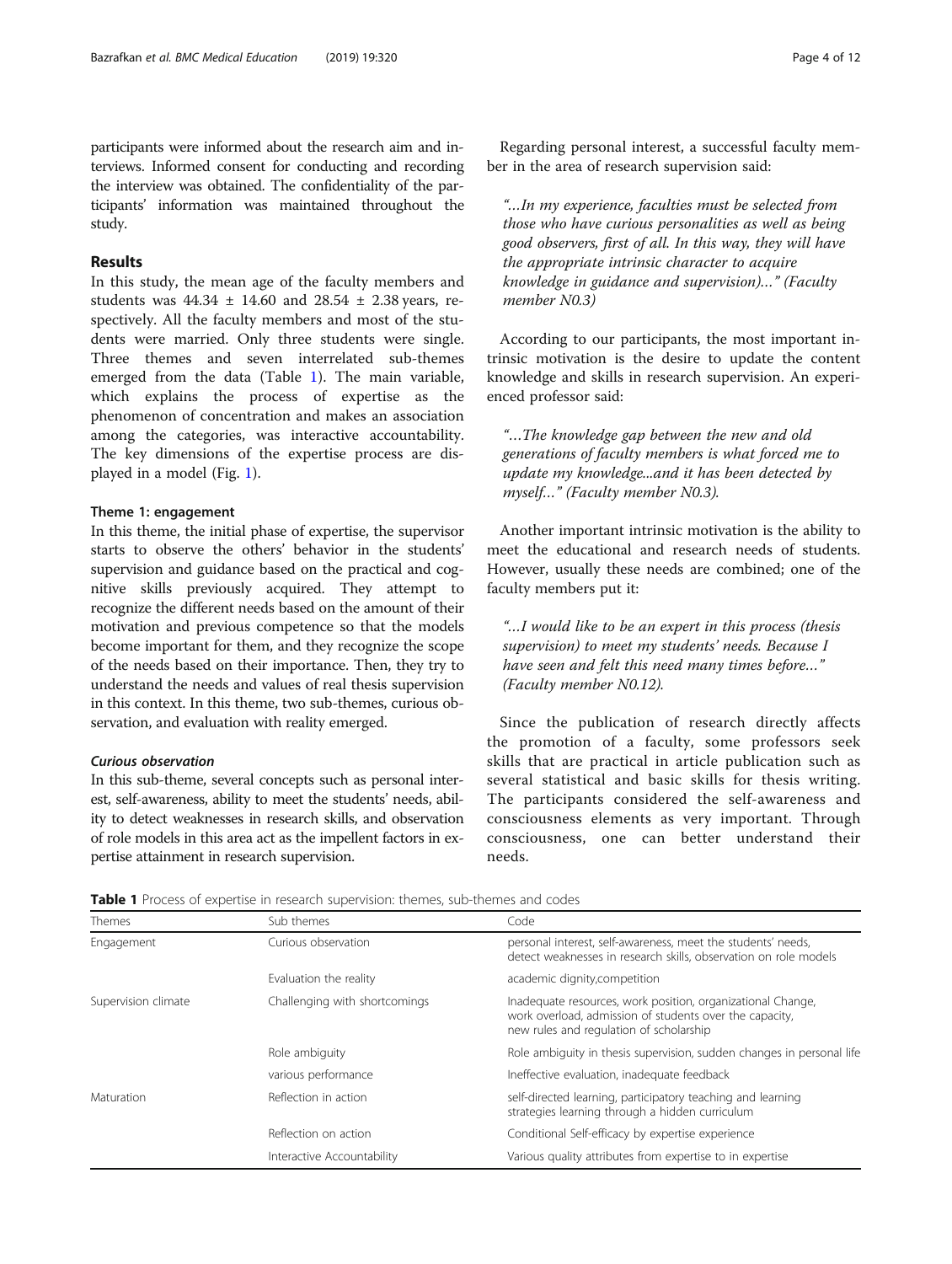<span id="page-4-0"></span>

#### Evaluation with reality

In this sub-theme, in the initial phase maintaining academic dignity and competition motivates the faculty members to obtain expertise in research supervision. At this point, the supervisor evaluates themself and their potentialities considering more precise features and acquired information (or data), so that they can find the distance between the optimal state and the existing conditions. They also evaluate the others' potentialities in this field realistically and compete. Good supervision is then highlighted for them. Based on the supervisors' experience, at this stage, they are seriously engaged in evaluation and competition.

Another motivation was obtaining academic and social promotion. Although the number of theses supervised by them can affect the academic promotion of supervisors, this effect is insignificant. The real motivation is maintaining academic dignity and competition amongst peers. A member of the clinical faculties stated:

"… To enhance academic dignity, a faculty member should master various skills such as patient care, teaching, educational skills, and last but not least, research supervision. I got involved in research and thesis supervision because I felt I should not be left behind…" (Faculty member N0.17).

At this stage, the junior supervisor tries to increase the cognitive knowledge in research supervision such as increasing specific knowledge of the discipline, planning, directing of a project effectively, and developing good interpersonal skills presented in research supervision.

#### Theme 2: supervision climate

In this theme, we describe the contextual factor which changes the process of expertise attainment in thesis supervisors. The result of the study reflects some concerns about the relationship between individuals in the context in that they interact purposefully but with barriers. The supervision climate in the thesis supervision process in this theme led to the emergence of two sub-themes, challenging shortcomings and role ambiguity. These challenges include poorly structured rules and regulations which, in turn, can cause confusion and role ambiguity.

## Challenging shortcomings

This report shows that contextual factor plays a significant role in promoting the quality of a thesis in a university, but the process is faced with altered challenges such as inadequate resources, inadequate time, and ineffective evaluation and rule and regulation deficit. These challenges include the following. Most faculty members and students have experienced these shortcomings.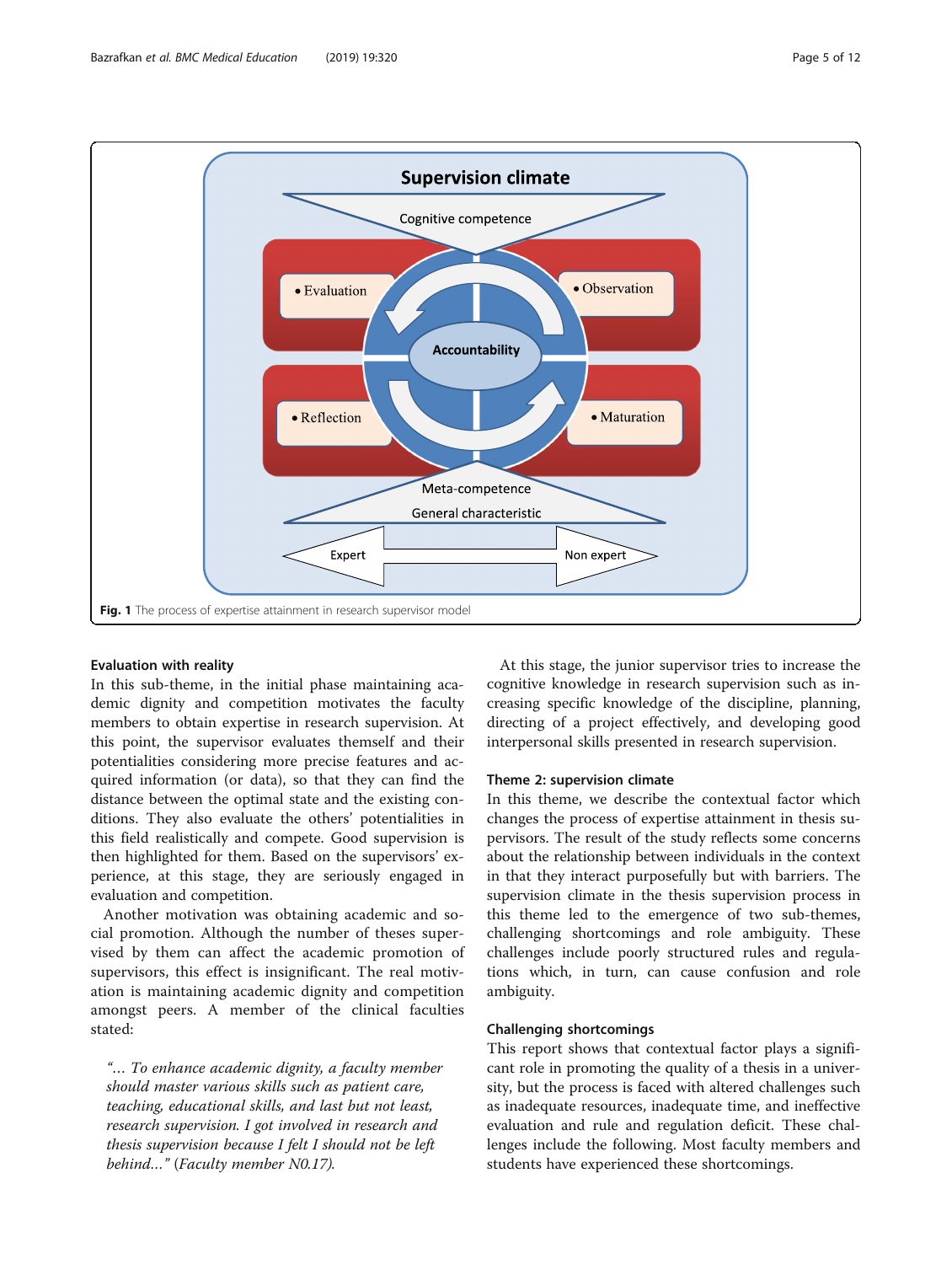Various inadequate resources, such as access to new and online journals, laboratory equipment were one of the challenges for supervisors in certain aspects which required more competency, and the constraints on communication with the other academic centers worldwide undermine the sense of competition and hinder the effort put in to become an expert. One of the students said: "… I see how difficult it is to gain access to a good article or laboratory materials in this situation …we try, but it just isn't possible..." (Faculty member N0.17).

Based on our results, the sudden changes in personal life, work position, and organizational change can affect the path to expertise. These changes such as marriage, work overload, admission of students over the capacity, new rules and regulation of scholar citizenship, promotion and so on can have both positive and negative impacts, depending on whether they facilitate or restrict the professional development of faculties as supervisors. For instance, an increase in student admission causes work overload, which results in neglecting self-improvement.

"…As you know, we are over- loaded with students (they have increased the number of admissions), which is beyond our capacity. This means that most of our time will be dedicated to teaching. Self-improvement is difficult due to lack of time…" (Faculty member N0.6).

## Role ambiguity

Poorly structured supervision can occur where there is an ambiguous context of supervision structure, supervisors and students' roles. Most participants, as faculty members, managers, and students have experienced some difficulties in this regard, due to poorly structured rules(EDITORS NOTE; do you mean 'rules and regulations 'here) and regulations and its impact on the thesis supervision. It is not only the rules themselves but also the way they are implemented. One of the faculty members expressed confusion over the rules related to the dissertation as follows:

"…It should be made clear what I must do exactly. It is obvious regarding supervision on the work of students; there are not the same expectations from an Assistant Professor, Associate Professor, and a professor. Most problems occur as a result of the gap in legislation; For example, the rules imply a full Professor does not need a statistical consult, while many supervisors like me do not have enough knowledge and skills in statistical analysis..." (Faculty member N0.1).

Failure to implement the rules also increases the sense of this ambiguity, and there are no specific rules for verifying capability and audits to determine inadequate experts in thesis supervision. The role ambiguity or unclear roles and responsibilities of the supervisor and student in the thesis process were other limitations that were emphasized by the majority of participants. A faculty member stated:

"… Supervisors have different roles during the thesis process. To enhance this process, one must exactly know one's responsibilities. For instance, in the beginning, the supervisor should guide the students through the process of finding a suitable research topic, but if the teacher's role is unclear, then instead of guiding they may actually choose the topic, and if so, the students will be prevented from exploring, using their creative thinking, and improving their problemsolving abilities..." (Faculty member N0.1).

#### Various performance

Based on the participants' experiences, in this situation in which there are inadequate resources and organizational and social problems, some faculty members are well-trained in the field of supervision. One of the senior faculty members said: "It is my honor to mention that despite the existence of many obstacles, I have been able to train well-educated students, who have become researchers and contribute to the development of science in my country."

One of the most important causes of poor performance is ineffective evaluation. Based on the participants experiences, two main problems can result in ineffective evaluation. First of all is the inadequate feedback from the supervisor which leads to unmotivated learners and the second one is lack of feedback from the stakeholders and educational institutes which in turn diminishes the supervisor's efforts toward self-improvement. These can lead to poor performance both in students and supervisors.

In one of the Ph.D. student's words:

"…In this system, there is no supervision on the supervisors; there is no control or evaluation of their work. Also, the supervisors don't get feedback from their students during the research process, and there is no third person who investigates whether the report is real or not…" (student N0. 7).

Evidence from data suggests that an unfair judgment and evaluation of academic theses are other problems in the process of acquiring the merit of teachers. If there isn't proper evaluation, students and supervisors would not have the right standards to correct their performance.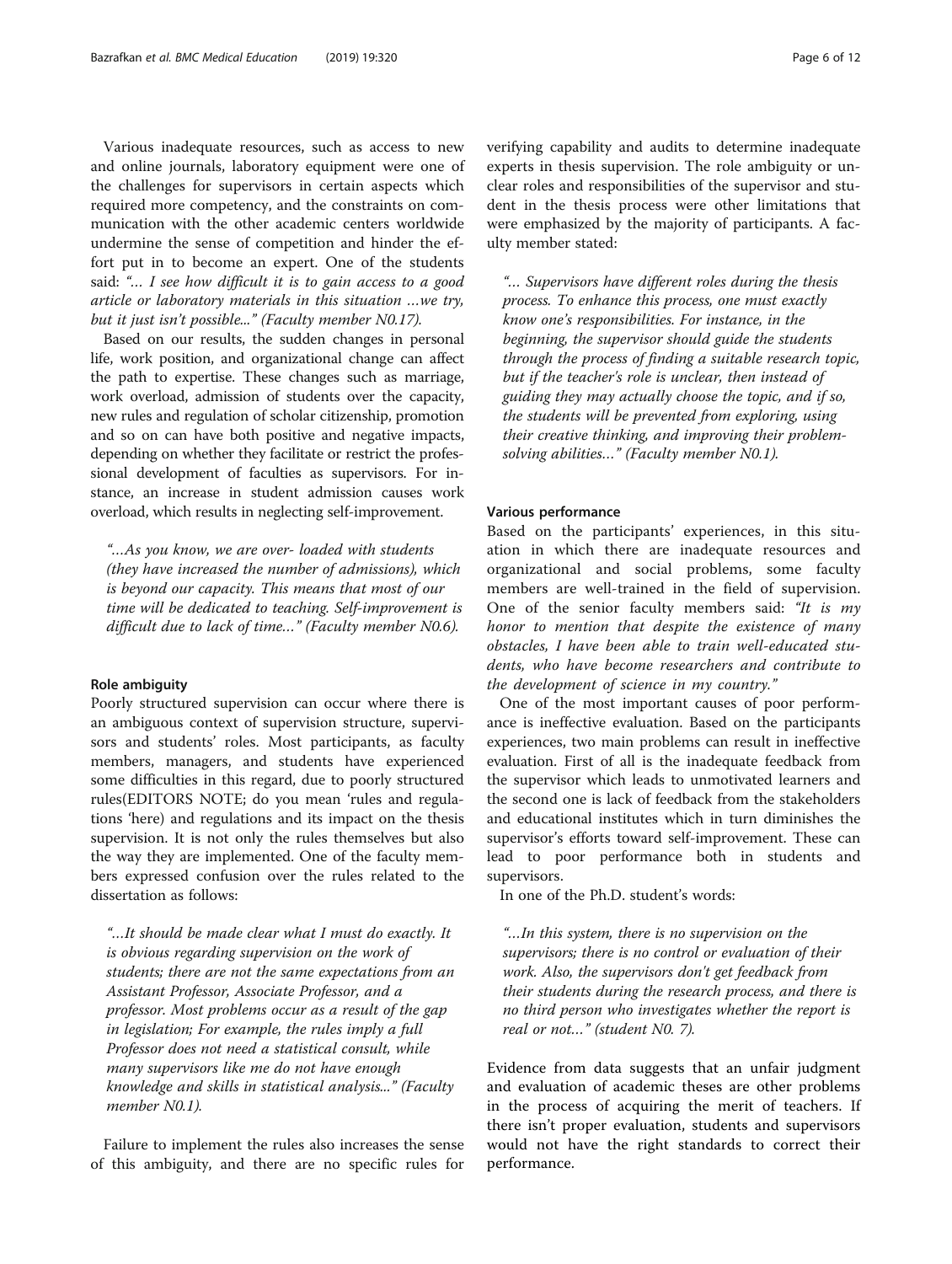The professors do not always consider the lack of expertise to be the only cause of poor performance. Many believe that inadequate monitoring can also reduce the motivation for quality performance. This means that supervisors may obtain the necessary expertise, but they are not motivated to enhance their performance since they are not expected to do this. One student had experienced:

"…I was so thrilled that my thesis supervisor was an experienced, older and well-known professor, but unfortunately, I soon found out that not only was his scientific knowledge outdated, but also he lacked the necessary supervision skills, so he let the students do all the work unsupervised. He did not take any responsibility during the process..." (Student N0.4).

Another point which leads to poor performance is the fact that some faculty members do not comprehend the main purpose of the thesis writing process; actually, they do not know the difference between teaching and guiding in the project or thesis supervision. One of the basic science supervisors said:"… Some faculties consider a thesis as research work and not a lesson in which research methodology should be taught..." (Faculty member N0.5).

Performing poorly along with ignoring professional ethics can also lead to increased tension and stress in student-teacher relationships. This can result in despondency and frustration in both students and teachers and create a vicious cycle of inefficient supervisors who will train inefficient students or future supervisors.

One of the students put it this way:

"...I feel the absence of a supervisor in my research; I would have been more successful, and my results would have been better if I had had more guidance." (Student N0.6).

#### Theme 3: maturation

In this theme, the secondary phase of expertise, the individual is emotionally involved and feels that success or failure is important. This is a stage in which the learner needs an integrated schedule to be competent, and as a result, success or failure will follow. The supervisors frequently think about personal promotion and takes action in this way. They try out different approaches, and sometimes due to disappointment and embarrassment they fail. Some individuals quit at this stage and never reach competence, or they have what may be called an artificial competence. And this does not mean that they are not considered to be well-known supervisors; rather, they know, as do the students, that they are not competent. At this stage, the supervisor attempts to acquire the identity of a researcher and tries to enhance his availability, and be dutiful, knowledgeable, and enthusiastic in research supervision. Along the lines of this theme, three sub-themes of Reflection in action, Reflection on action, and Interactive accountability emerged.

#### Reflection in action

In this sub-theme, the patterns of expertise development begin, and self-directed learning, participatory teaching and learning strategies through a hidden curriculum are considered. At this stage, the supervisor tries to follow self-directed learning, and the amount of time allocated to expertise acquirement seems to be one of the most important factors. In this regard, one stated:

"…My success in this case (research supervision) is, first of all, due to self-evaluation and self-effort. For instance, to be in control and take full responsibility, I think about everything related to the guidance of the students, and I felt the need to master every aspect of research, even the statistical skills needed for analysis…" (Faculty member N0.8).

The supervisors' activities were divided into two groups: self-directed –learning strategy and gaining experience through individual effort. Expertise requires continuous interaction and experience. They evaluate their learning, and by this, they experience the manner of managing and allocating time for effective supervision. According to participants, the amount of time allocation for expertise seems to be one of the most important factors for self-directed learning and expertise acquirement.

The formal training workshops provided an opportunity for supervisors with similar terms and the same problems in terms of learning experiences, environmental features, students, and educational problems to come together in one place. Participants also considered the formal participatory teaching necessary since it can provide an opportunity for the peers to get together and exchange their experiences. As a clinical faculty member put it:

"…Collaborative strategies can be beneficial in many ways. One of them is the facilitation of experience exchanges amongst teachers, peers, and colleagues and modeling the behavior of teachers and teaching workshops that emphasize the importance of their expertise in research supervision…" (Faculty member N0.1).

In our participants' experience, this self-directed learning is effective if, and only if, it is done accompanied by proper training and participatory teaching. Otherwise, it is a waste of time. As an example, one of the students in this field said: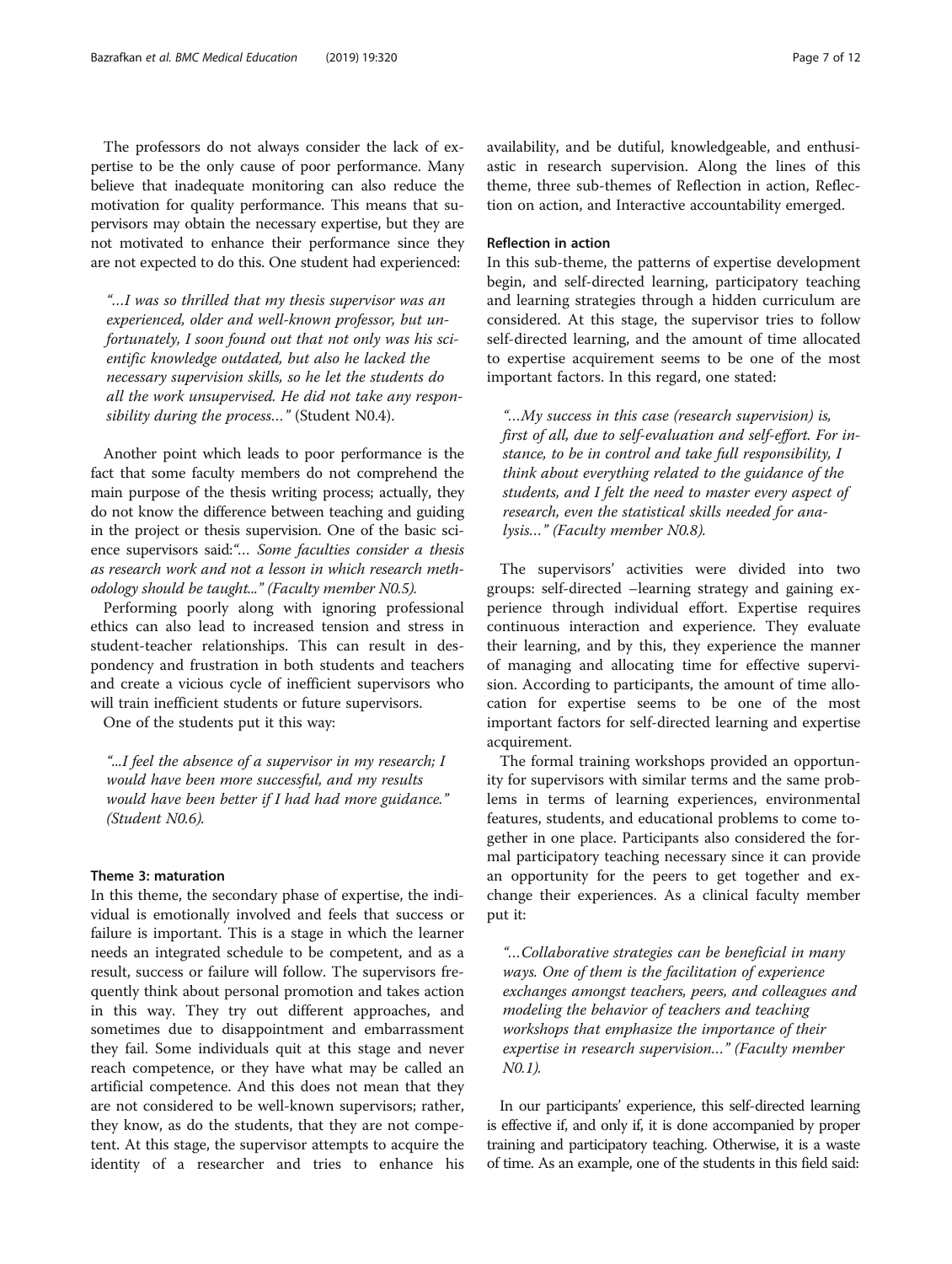"…my supervisor was a great teacher and put in a lot of time and effort on my thesis supervision; however, due to his lack of research skills, I had to change my thesis proposal three times. However, after he participated in a training course at the University of Oxford, his progress was unbelievable and impressive…and I saw his expertise…" (Student N0.11).

One of the faculty members also quoted:

"…When the teachers feel a gap in their knowledge or skill, the university must provide a comfortable, appropriate, and easy way for learning them …" (Faculty member N0.10).

Regarding this subject, one of the Managers in this field stated:

"…Another improvement strategy is the use of interpersonal interactions among faculty members, these instructive interpersonal interactions among the faculty members in similar conditions make it possible to benefit from peers' feedback …" (Manager N0.1).

A hidden curriculum strategy, like learning through trial and error can also affect the expertise process. One of the professors expressed:

"… Learning through trial and error is very effective; through the supervision of each thesis, we learn some of our mistakes and try not to remake them in the next one …" (Faculty member N0.3).

The professors do not always consider the lack of expertise to be the only cause of poor performance. Many believe that inadequate monitoring can also reduce the motivation for quality performance. This means that supervisors may obtain the necessary expertise, but they are not motivated to enhance their performance since they are not expected to do this. One student's experience:

"…I was so thrilled that my thesis supervisor was an experienced, older and well-known professor, but unfortunately, I soon found out that not only was his scientific knowledge outdated, but also he lacked the necessary supervision skills, so he let the students do all the work unsupervised. He did not take any responsibility during the process..." (Student N0.4).

## Reflection on action

The learner provides an integrated schedule for their competence and uses all the facilitators and facilities around them for further efficiency and promotion. This stage is named Conditional Self-efficacy by expertise experience. At this stage, the supervisor is considered a competent individual who can guide the students based on the experiences of specialized and non-specialized faculty members. In this regard, one of the students said:

"…I can acknowledge that my supervisor functioned very impressively in this thesis, but guidance and supervision are not static; rather, it is an active process. To be a good supervisor, the faculty members should try to keep up to date and revise their attitudes, duties, and their specialty and knowledge. …" (Student N0.3).

According to the participants, at this stage the supervisors have achieved meta-competence and general characteristics or professional value; are able to guide the students and others; and develop characteristics such as acquiring specific knowledge of the discipline, especially well-organized knowledge, planning, directing of a project effectively, having good interpersonal skills, and being dutiful, knowledgeable and enthusiastic in research.

One of the PhD students states: "… My supervisor is typical of an expert. His ingenious inquiries, extraordinary attention to science and his personality have always been admired and he has been a role model for me…" (Student N0.6).

For example, the supervisors attend educational programs on scientific writing and thesis evaluation as well as ethics in research and apply them in team work. Gradually, their competency can enable them to function as a good supervisor for their students. At this stage, the supervisor develops so that they can respond due to discovery and intuition. These responses replace their dubious and unskilled reactions. The supervisor now reflects various stages of supervision and guidance. They take action, and in fact, a part of their reactions are achieved through observation and recognition. In this stage, they not only recognize what should be done but also distinguish how to achieve it with more precise discretion. A competent person does the appropriate task in the most appropriate time using the right platform.

The time period required for training or acquiring expertise varies from one person to another. Some individuals become experts very soon, whilst it takes others longer.. As one of the professors said:

"…In the beginning, I was too concerned with my responsibility as a thesis supervisor and was not sure what I should do. However, after ten years of experience, I have gained a sense of awareness which makes supervision easier for me. Of course, up to date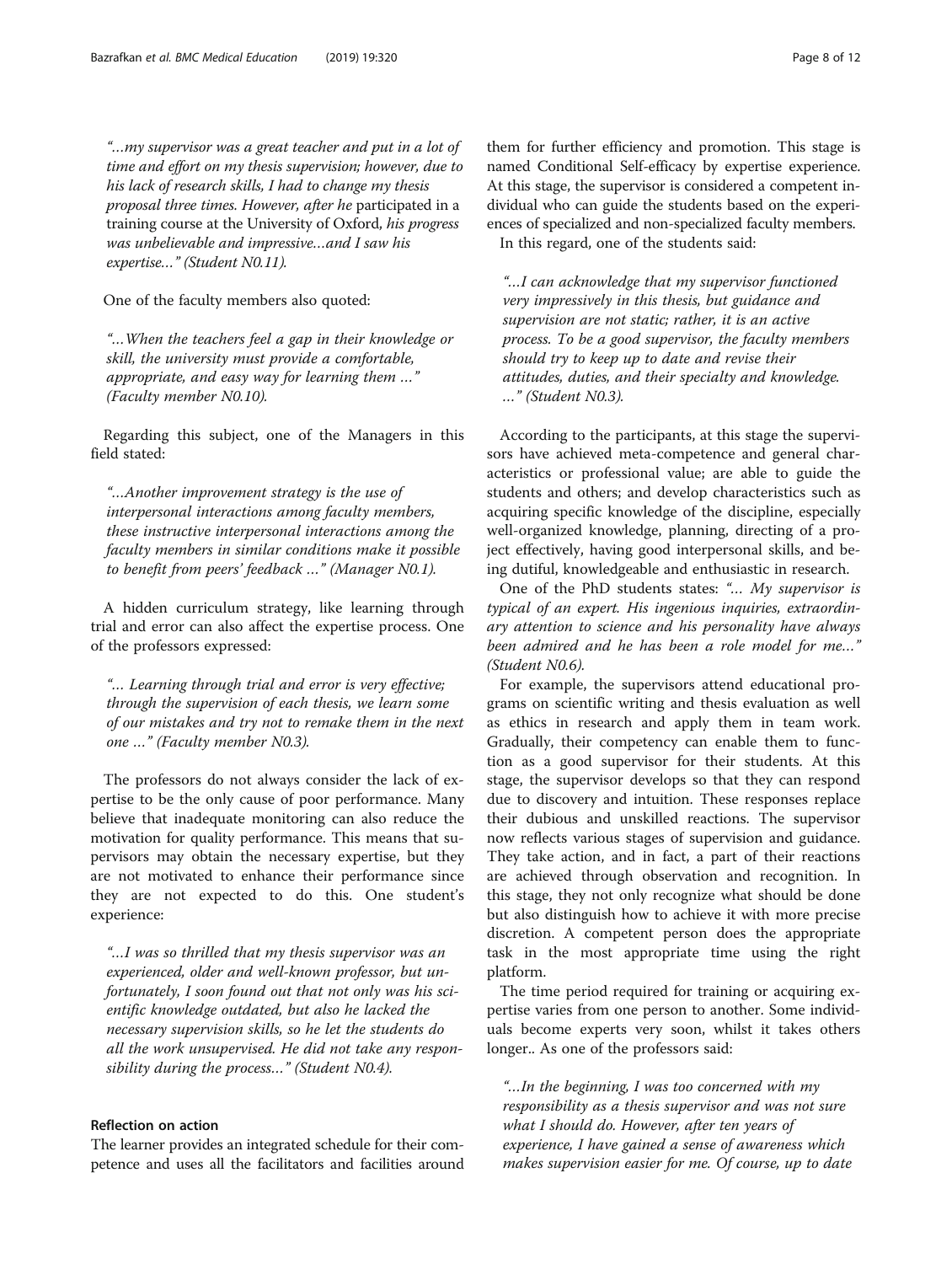knowledge and skill as to managing a thesis are always necessary. It took me about 12 years to reach where I am today. Furthermore, an individual who is expert at present, will not be so in two years, so I want to say that the expertise in thesis supervision in a continuum, which depends on the supervisor's reflections on work and activity …" (Faculty member N0.15).

The continuous path of expertise in supervision can be affected by various factors. This has resulted in a range of expertise and performance in supervisors. This range and continuum is a theme that most of our participants agreed with. One of the managers revealed:

"…There is surely a continuum of expertise. We cannot deny the expert supervisors; however, the existence of those with poor supervising skills must also be acknowledged (in thesis supervision). There are those on whose ethics, honesty, and knowledge we can rely on. On the other hand, there are a few who are not as trustworthy as needed." (Manager N0.1).

#### The core variable: interactive accountability

As shown in Fig. [1](#page-4-0), through this survey, we found that the core variable in thesis supervision process is the interactive accountability shaped by interactions of supervisors and students in an academic setting, so to enhance the accountability, each group must take responsibility and do his or her job. In this regard, one of the managers claimed:

"…When supervisors find themselves responsible, and the university officials recognize this responsibility, the supervisors are motivated to seek expertise and try to enhance their competencies and acquire learning strategies because of being accountable…" (Manager N0.2)

This means that teachers must be responsive to the needs of students, university and community. Accountability is a mutual interaction between the students and their supervisor, in other words, if the student is responsive to his duties, he creates motivation in his supervisor. One of the participants commented;

"…I've always tried to be a competent thesis supervisor, so that I have the ability to meet the needs of the community and university as well as students. I say to myself when I accept the supervision of a thesis, I should be well accountable for its results…" (Faculty member N0.32)

## **Discussion**

This study aimed at exploring the processes of expertise among thesis supervisors based on the experience of faculty members, students, and managers of Iranian universities of medical sciences. The section concludes with an explanation of how these themes are a cohesive relationship, which enables the expertise development of supervisors. It seems that the core variable in the expertise process is the concept of interactive accountability and efforts to acquire the capacity to respond to the students and academic needs. This will help them to promote their professional behavior in research supervision. The importance of accountability and various types of ability in thesis supervision has also been emphasized by other studies [\[24](#page-11-0)–[26](#page-11-0)]. It was also mentioned as the major feature of the supervisor in other studies [[26,](#page-11-0) [27\]](#page-11-0).

In this study, "accountability" emerged as the behavioral pattern through which the supervisors resolved their main concern of being an expert in being responsive to academic and students' needs. Supervision training is complex since academic choices in the real world can depend on supervisor characteristics. The results of this study revealed that in the initial phase of supervision, observation, evaluation, and reflection in action and maturation stage in the secondary phase were the major themes that emerged. This result compared with Bandura's social learning and self-efficacy theory was significant in similarity and difference. Bandura believes that achieving self-efficacy is one of the most important contributors to competence. In his model, he suggested four sources of self-efficacy, including previous accomplishments, vicarious experiences such as having a role model, verbal persuasion such as coaching and evaluative feedback, and emotional arousal [\[28](#page-11-0), [29\]](#page-11-0). Likewise, in this study, we found that the emotional arousals such as personal interest in cooperative learning, peer competition, meeting the needs of students, self-awareness and the need for upgrading are the significant factors for the faculties' expertise. Also, our participants found that the utilization of previous experiences is the most effective method of achieving personal competence. However, this study indicates conditional expertise, which means if an expert's information is not up to date and they do not make any effort in this regard, being an expert and having expertise is not a permanent condition.

This study also revealed that self-effort, workshops, and role models, as part of a hidden curriculum, are influential methods of teacher empowerment which agrees with the results of some studies such as those of Britzman et al. and Patel et al. Patel et al. have also suggested the importance of role modeling; they believe that modeling and observing other faculty members behavior is an effective tool for promoting and strengthening the sense of efficacy in learners [[30,](#page-11-0) [31\]](#page-11-0).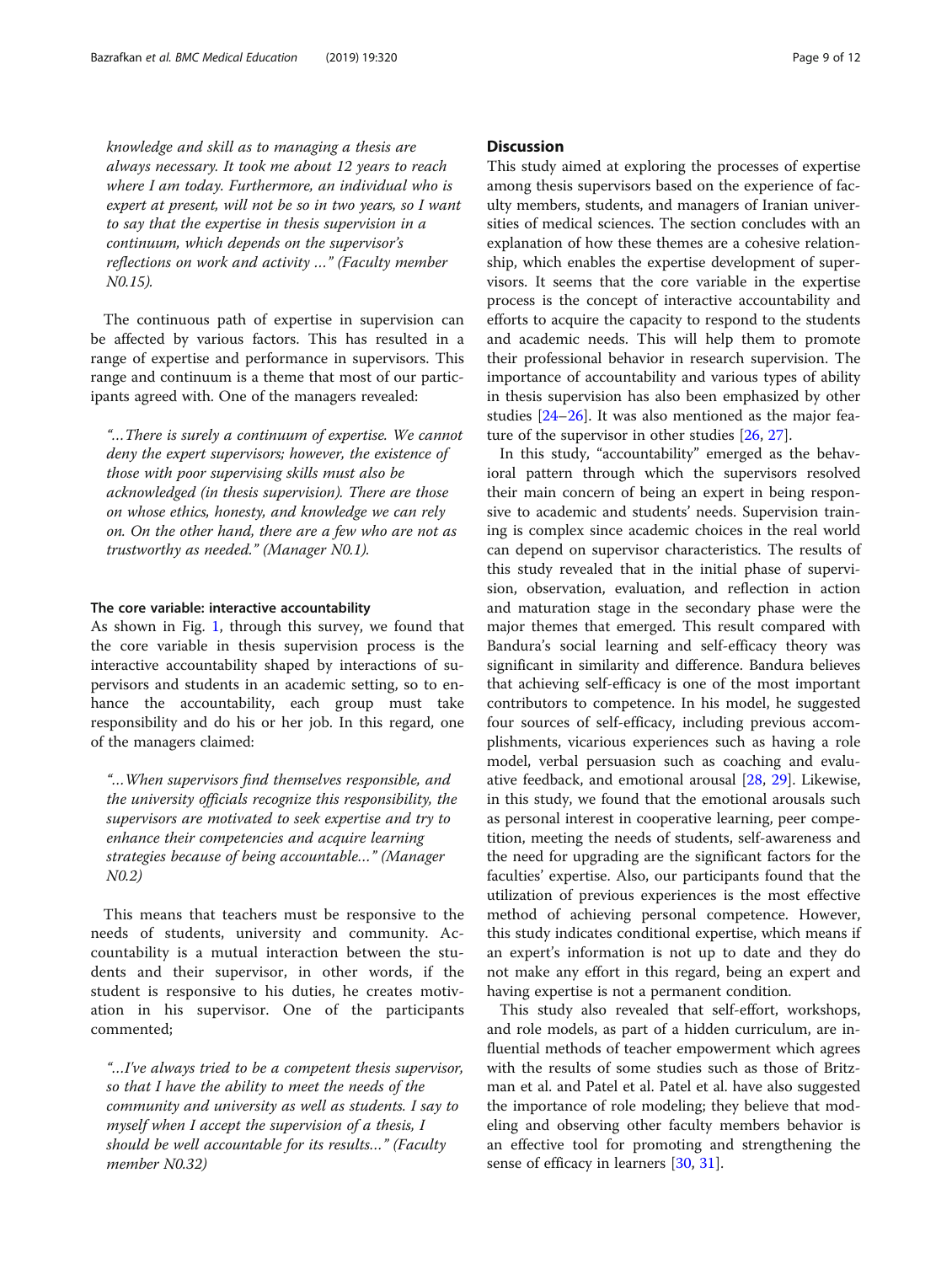Based on our study results, among the learning methods used in Iran, the collaborative education and problem-based learning is the widely accepted method which is preferred by most faculties. Therefore, cooperative and collaborative learning strategies can be used in educating the faculty members towards expertise in supervision, as revealed in other studies [[32,](#page-11-0) [33](#page-11-0)].

Lack of time is reported by supervisors to be one of the most common barriers in trying to become an expert and carry out respectable worthy supervision, and taking one's time is acknowledged as a motivating factor for putting in more effort in thesis supervision [[34](#page-11-0)–[36](#page-11-0)].

The effect of contextual factors is studied in several surveys [\[36](#page-11-0)–[38](#page-11-0)]. Gillet et al. state that contextual and organizational factors play a key role in the competence of teachers in research supervision [\[36](#page-11-0)]. This study also showed that faculty expertise in thesis supervision was significantly affected by the impact of contextual interventional factors such as sudden changes, structural shortcomings, and educational environment. Based on our and other studies' results, among the sudden changes, increased workload due to the increase in the student population has greatly affected expertise. Moreover, while an increase in the workload can lead to more experienced faculty members, it is very time-consuming and, therefore, reduces the chance to obtain new information and skills in thesis supervision [[33,](#page-11-0) [37\]](#page-11-0).

Similar to our study, other studies such as those of Al-Naggar et al. and Yousefi et al. have also found insufficient monitoring and lack of formative evaluations to be one of the main obstacles in the thesis supervision process. Studies have indicated that to improve the supervision process, careful planning and incentive rules must be applied [[5,](#page-11-0) [34\]](#page-11-0). Similarly, our participants mentioned that rules and regulations which have resulted in the positive effect of research on scholarship and promotion had truly motivated them. Like our study, other studies in Iran have also found that the amount of time allocated to learning is one of the influential factors affecting the faculty members' expertise [[13,](#page-11-0) [38\]](#page-11-0). A malfunctioning relationship between the student and supervisors can affect both of them negatively; that is, it can compel the students to misbehave and also reduce the teachers' motivation to develop better skills. This malfunction may be due to the lack of constructive interactions or paternalism leadership in research supervision [[39](#page-11-0), [40](#page-11-0)]. As shown in Fig. [1,](#page-4-0) this study provided a conceptual framework that can be used in policy making and studies of expertise development in research supervision. This framework is based on the perception and experience of the majority of those involved in the thesis process. It also provides teachers with an opportunity to compare and share their experiences.

This model has three fields of experience, which yields a comprehensive gradient of the factors used for the development and progress of thesis supervision quality. In other words, it is a rational structure that makes an effort to cover a comprehensible number of stages, of concept, achievement, and impact or consequence. In other words, this model is a combination of a great number of items that help to recognize the present and future processes of expertise in thesis supervision, and future challenges in this area which predict results and impacts of supervisor's knowledge, attitude and research supervision. Table one offers the categories and clarifications [\[17\]](#page-11-0).

This study is based on our overall model of expertise attainment. This model reveals that specific personal efforts such as observation of prior knowledge, evaluation or self-assessments alongside the university contextual dynamics help to figure out how supervisors select their approaches and engagements, and respond carefully to their task, which in turn impacts the supervisors' level of expertise and, finally, outcomes such as work and perseverance, which then help them to become an expert. Similar to the social learning theory of Bandura, this model also states that there is a mutual relationship between different parts that can mutually affect one another. For instance, faculty members have shown in various studies how one's previous academic success and failure can affect the future levels of involvement and motivation. Based on the study aims, we focused on only three of the components of the model: observation, evaluation, and self-efficacy; in terms of motivational processes, we focused on four motivational components. The first is self-efficacy, defined as students' judgments of supervisor abilities to carry out a task, and their beliefs about their ability to do so show the highest levels of academic achievement and also engagement in academic behaviors promoting learning.

Through the use of this grounded theory, we can begin to understand the supervisors' challenges and why it may be difficult to become an expert in research supervision in practice. The junior supervisors curiously observe and evaluate their environment by reflection and in action and do their best to attain knowledge and skills in the supervision of the theses, so that they can reach maturation. They are mainly supported by prior knowledge of the research supervision, which they had acquired when they were students. The concept of "interactive accountability" refers to the fact that if the supervisor is responsive to the students' needs, they can be an expert in supervision. If they cannot overcome the barriers and shortcomings such as lack of time, they will not attain expertise in thesis supervision.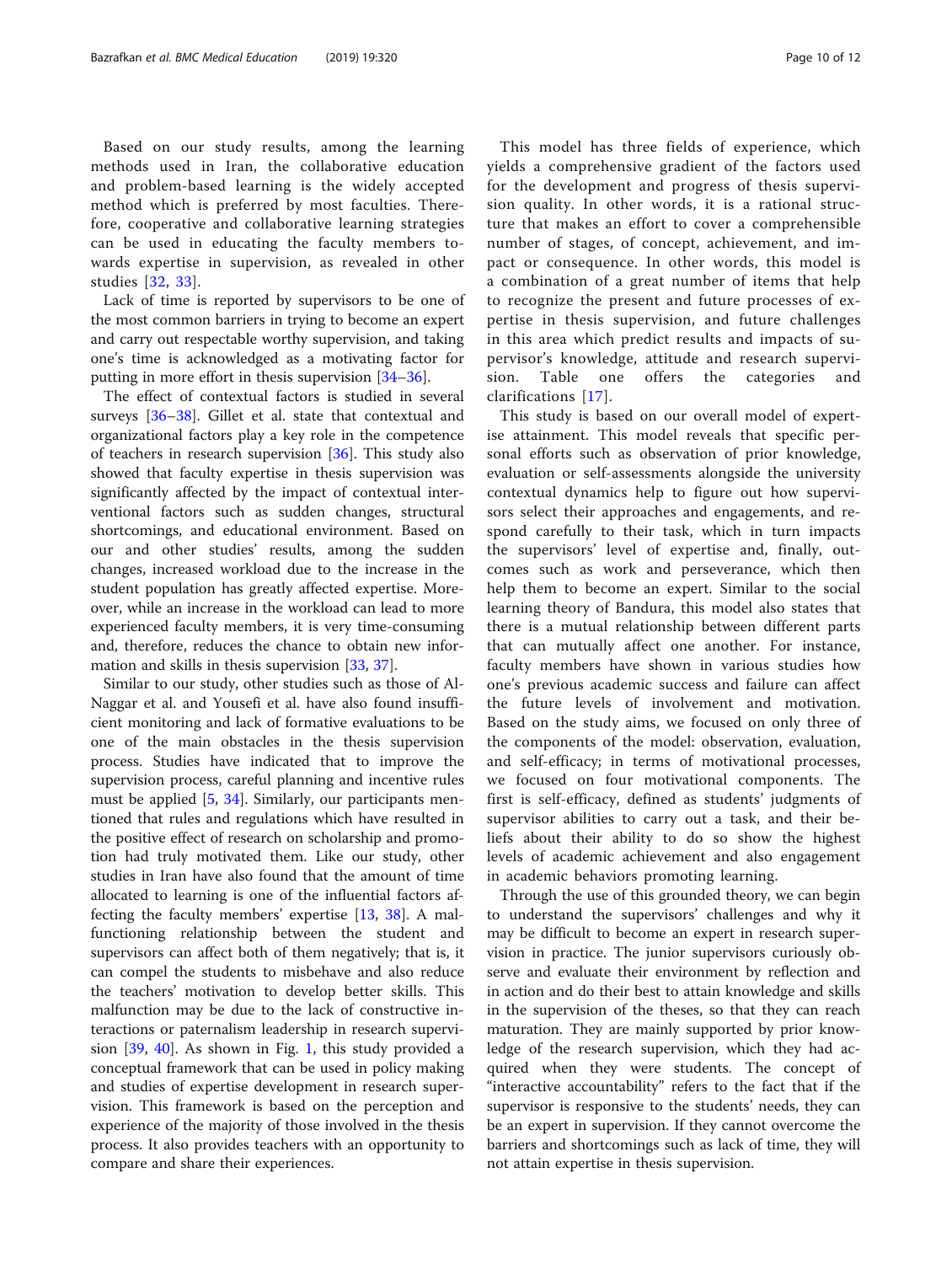## Strengths and limitations of the study

This grounded theory study describes the main dimensions of expertise in research supervision from straight reports of a large qualitative sample  $(n = 84)$  which consists of thesis supervisors, from all Iranian universities in three different data collection phases. Like other qualitative research, the results of this study cannot be generalized; therefore, it is recommended that the researchers conduct further qualitative research in other contexts to support these findings.

Despite the above limitations, we believe that this model can be useful for supervisors in the thesis supervision area, not only in analyzing the supervisors' experience of supervision and being an expert but also in recognizing the areas of intervention or development of teacher training.

#### Implications of the study

The findings of the present study will help administrators to choose the supervisor with definite criteria in medical sciences institutes and facilitate the expertise in the supervision process through elimination of the shortcomings and improvement of the educational climate. The supervisor's interest, talent, and capabilities should be assessed at the beginning of their employment as academic staff. Supervisors should attend educational workshops for updating their knowledge about supervision. It is recommended that collaborative strategies and methods should be used, so that we can contribute to the process of becoming an expert. The assessment of supervisors' functioning in supervising and provision of feedback can contribute to the process of expertise. Feedback received from students about their supervisors will improve the supervisor's further expertise and capabilities. For future studies survey on the impact of successful models in thesis supervision, disclosure analysis studies about student and supervisor are recommended.

## Conclusion

In this study, we aimed to find out how thesis supervisors achieve expertise in supervision. The results of our study indicated that thesis supervisors achieve expertise in supervision in two stages of engagement and maturation. The emotional need to be responsive towards peers and students is the main motivation for the acquisition of competency at observation and evaluation phase of engagement. Through the evaluation and observation phase, the supervisors reach cognitive competence, such as research skills. Also, in the maturation phases, they reach meta-competence in research supervision such as problem-solving and resolving dilemmas by reflection in and when exposed to dilemmas. Meanwhile, the effects of supervision climate include shortcomings and role ambiguities which should be taken into account. According to this model, when supervisors are

exposed to such problems, they apply multiple strategies, such as self-directed and collaborative learning; and learning by trial and error and from the role models. This will help them to promote their professional behavior in research supervision. This study indicated that interactive accountability, as the core variable, can be guaranteed in thesis supervisors by making the role clear, creating a supportive context, and improving the academic competencies of staff in an ongoing fashion. Therefore, this can promote constructive expertise in supervisors and foster a deeper understanding of the supervisor's expertise in thesis supervision.

#### Acknowledgments

The researchers would like to thank all research participants of Medical Sciences Universities (faculty, student, and managers) who contributed to the study. The authors would also like to thank the Education Development Center of Shiraz University of Medical Sciences for cooperation in this study and special thanks to Professor Shokrpoour for her editing.

#### Authors' contributions

LB developed the study design, conducted the interviews and analysis, ensured trustworthiness, and drafted the manuscript. AY, as the supervisor participated in the study design, supervised the codes and data analysis process, and revised the manuscripts. NY as research advisor participated in the study and provided guidance during the study and MA revised the manuscript. All authors read and approved the final manuscript.

#### Authors' information

LB is an assistant professor of medical education in Medical Education Research Center, Shiraz University of Medical Sciences, AY is Professor of Medical Education Dept., Medical Education Research Center, University of Medical Sciences, Isfahan MA is Professor of Medical Education in the Medical Education Research Center, Shiraz University of Medical Sciences, NY Associate Professor of Medical Education Dept., Medical Education Research Center, University of Medical Sciences, Isfahan, Iran

#### Funding

The present article was extracted from the thesis written by Leila Bazrafkan. The design and implementation of the project was financially supported by Esfahan University of Medical Sciences (Grant No. 92–6746).

#### Availability of data and materials

The datasets produced and analyzed during the present study are not publicly accessible due to participant confidentiality, but are obtainable from the corresponding author on reasonable request.

#### Ethics approval and consent to participate

This study was approved by the Ethics Committee of Isfahan University of Medical Sciences (92–6746). The participants were justified about the research aim and interviews. Informed consent for conducting and recording the interview was obtained. The confidentiality of the participants' information was maintained throughout the study.

#### Consent for publication

Participants gave printed informed consent for the use of passages for publication.

#### Competing interests

The authors declare that they have no competing interests.

#### Author details

<sup>1</sup> Clinical Education Research Center, Shiraz University of Medical Sciences, Shiraz, Iran. <sup>2</sup> Department of Medical Education, Medical Education Research Center, Isfahan University of Medical Sciences, Isfahan, Iran.